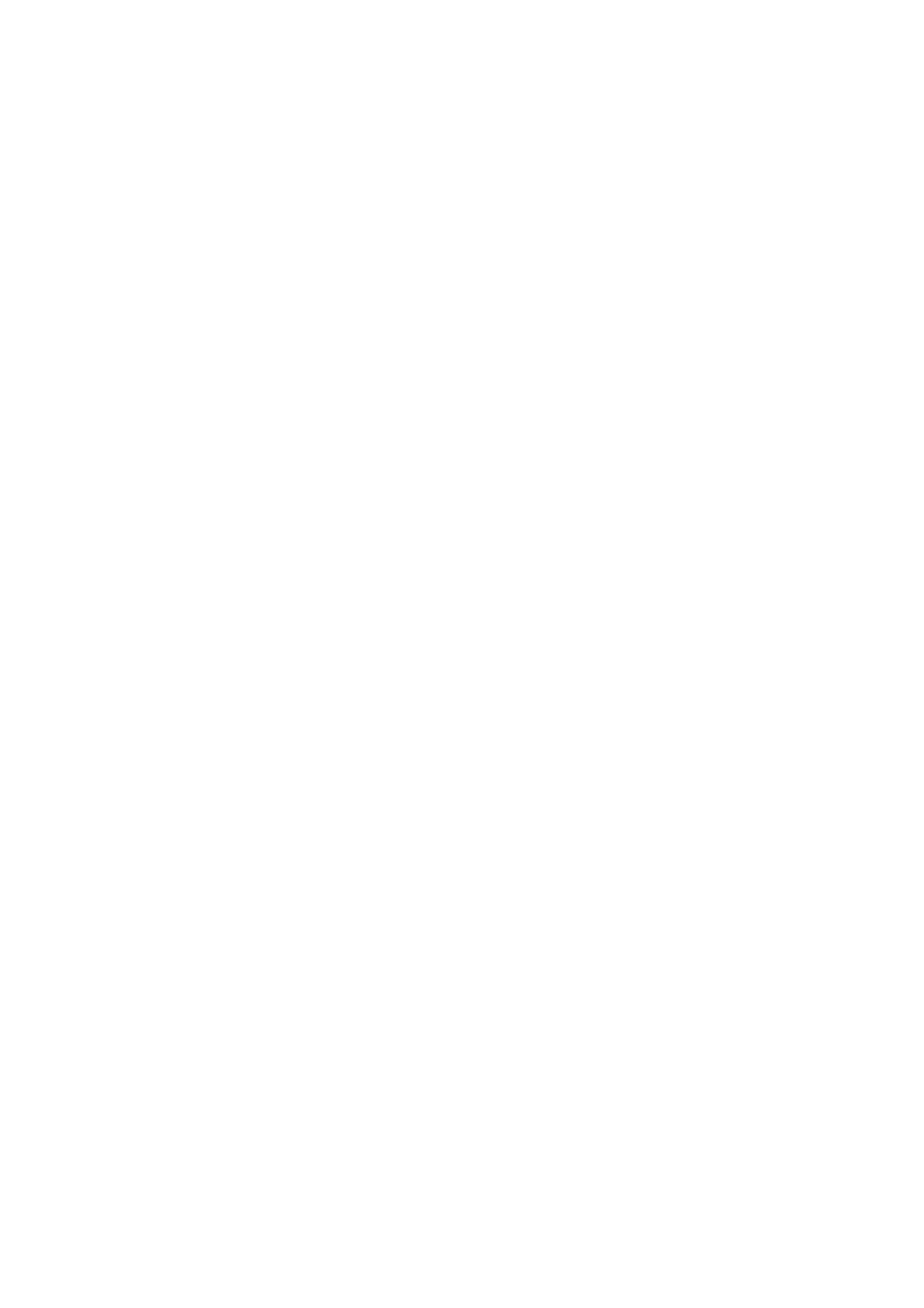# <span id="page-4-0"></span>**1. Instructions for use**



The machine must always be turned on: do not turn off the power supply. In normal day-to-day operation, use the Start / Stop pushbutton on the control panel to start and stop the machine. The display panel is always alight, and a faint fan noise can be heard, even when the machine is stopped.

## <span id="page-4-1"></span>**1.1 Before starting**



- 1. Emergency stop
- 2. Display
- 3. Start / Stop pushbutton
- 4. Menu pushbutton
- Clean the machine's conveyor belts by selecting CLEANING on the display and then pushing the Start / Stop pushbutton. This will make the conveyor belts run at maximum speed, but with the brushes stationary. Clean the belts by moistening a cloth with ACS CLEANER and holding it against each of the belts until they are all clean.
- Check that all the cutlery boxes are in position: a red lamp at each box position flashes if the box is not in position. A steadily lit (i.e. non-flashing) lamp indicates that the box is full, and must be changed for an empty one.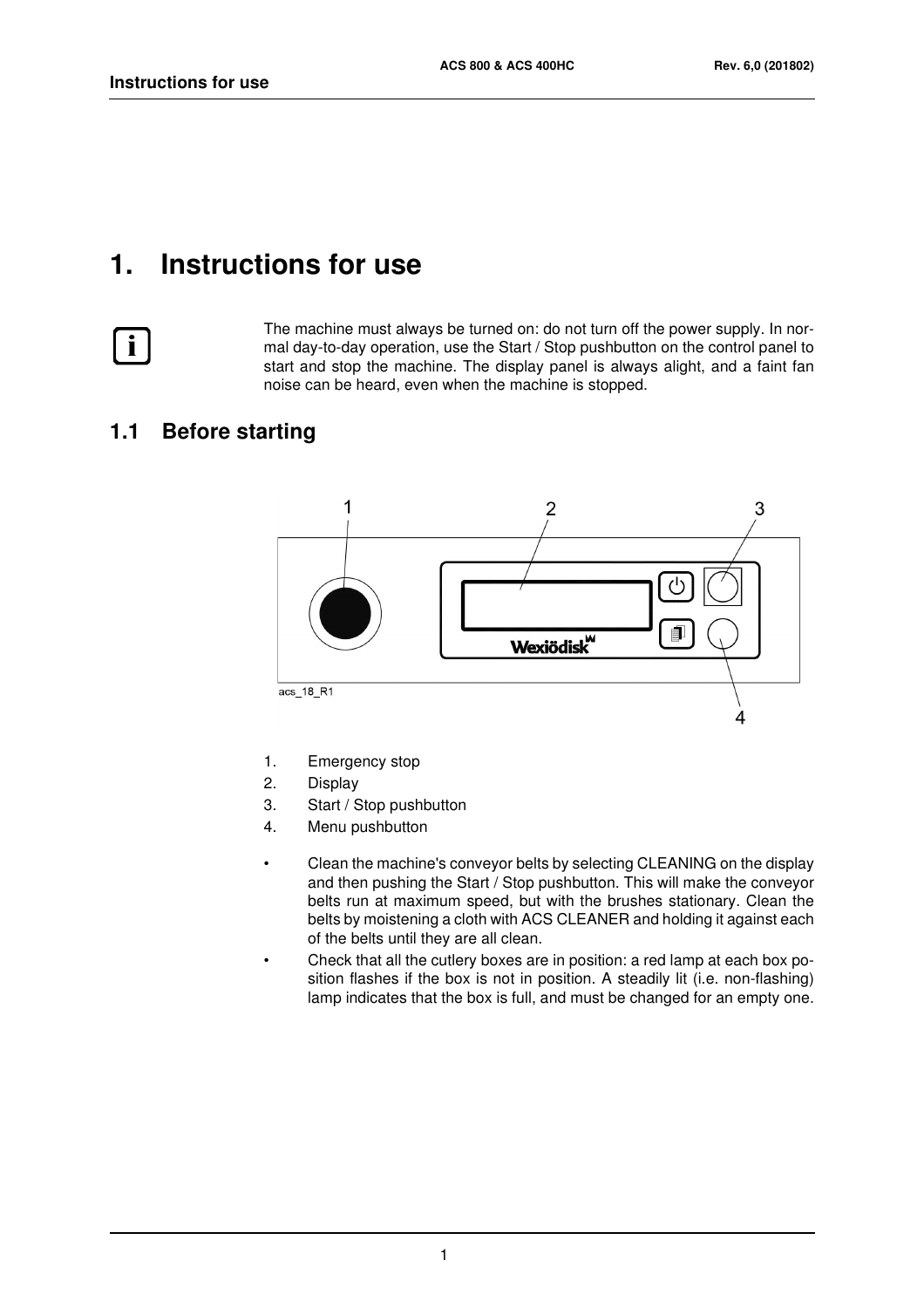# <span id="page-5-0"></span>**1.1.1 Selecting the cutlery range**

| <b>PRESS</b>                | THE DISPLAY SHOWS:   NOTE        |                                                  |
|-----------------------------|----------------------------------|--------------------------------------------------|
|                             | 00: Cleaning<br>Continue         | Waiting position after cleaning or a cold start. |
| The Menu pushbutton         | 00: Cleaning<br>Change program   | Finishes cleaning.                               |
| The Start / Stop pushbutton | Select program<br>00: Cleaning   | Goes to the Cutlery Range menu.                  |
| The Menu pushbutton         | Select program<br>01: Range name | Select the required cutlery range.               |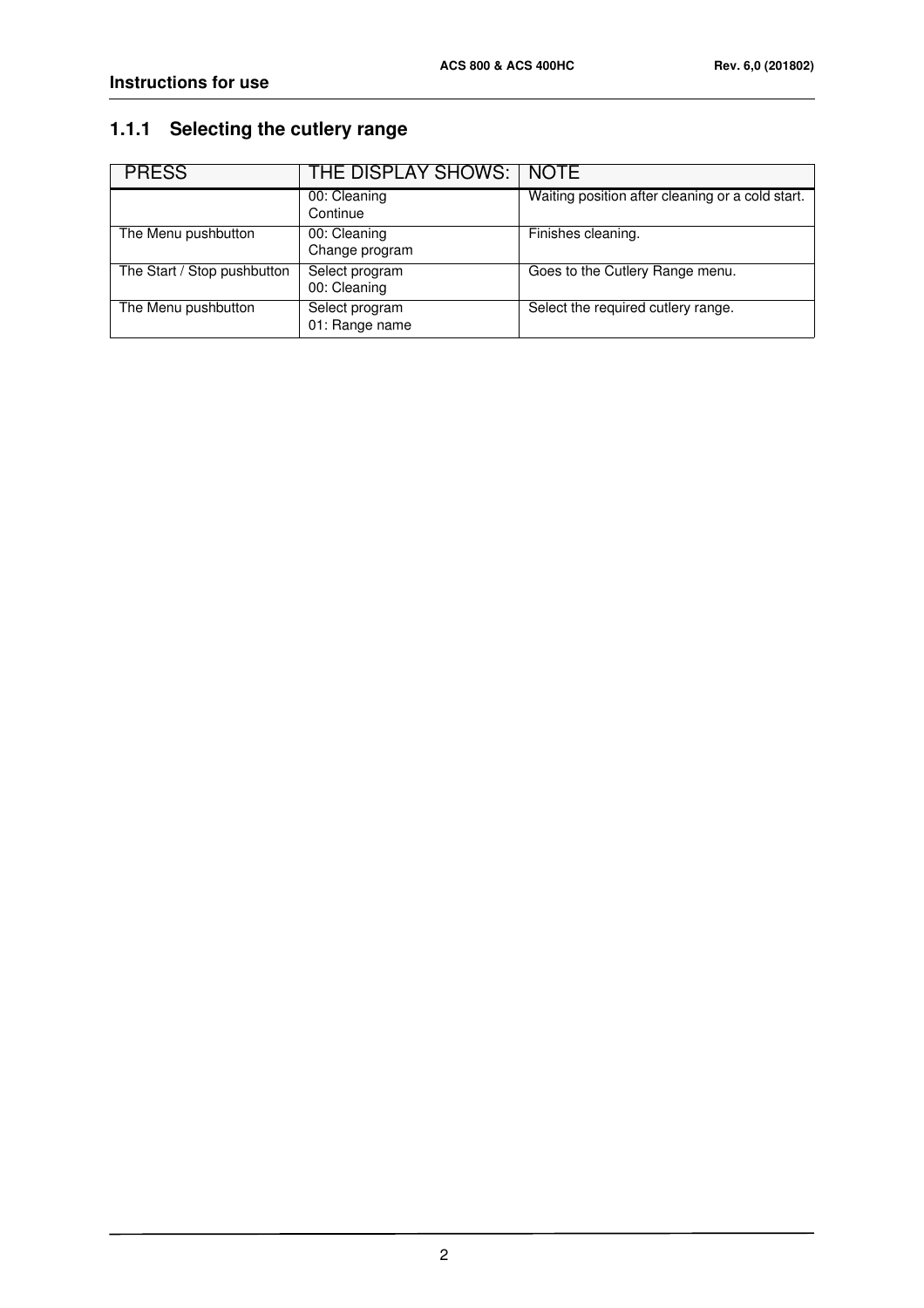# <span id="page-6-0"></span>**1.2 Running**

# <span id="page-6-1"></span>**1.2.1 Starting**

| <b>PRESS</b>                | THE DISPLAY SHOWS:   NOTE  |                                      |
|-----------------------------|----------------------------|--------------------------------------|
| The Start / Stop pushbutton | 01: Range name<br>Starting | Tests all flaps. The machine starts. |

## <span id="page-6-2"></span>**1.2.2 Stopping**

| <b>PRESS</b>             | THE DISPLAY SHOWS:   NOTE  |                                         |
|--------------------------|----------------------------|-----------------------------------------|
| Start / Stopp pushbutton | 01: Range name<br>Continue | The machine stops in the standby state. |

## <span id="page-6-3"></span>**1.2.3 Restarting**

| <b>PRESS</b>                | THE DISPLAY SHOWS:   NOTE  |                       |
|-----------------------------|----------------------------|-----------------------|
| The Start / Stop pushbutton | 01: Range name<br>Starting | The machine restarts. |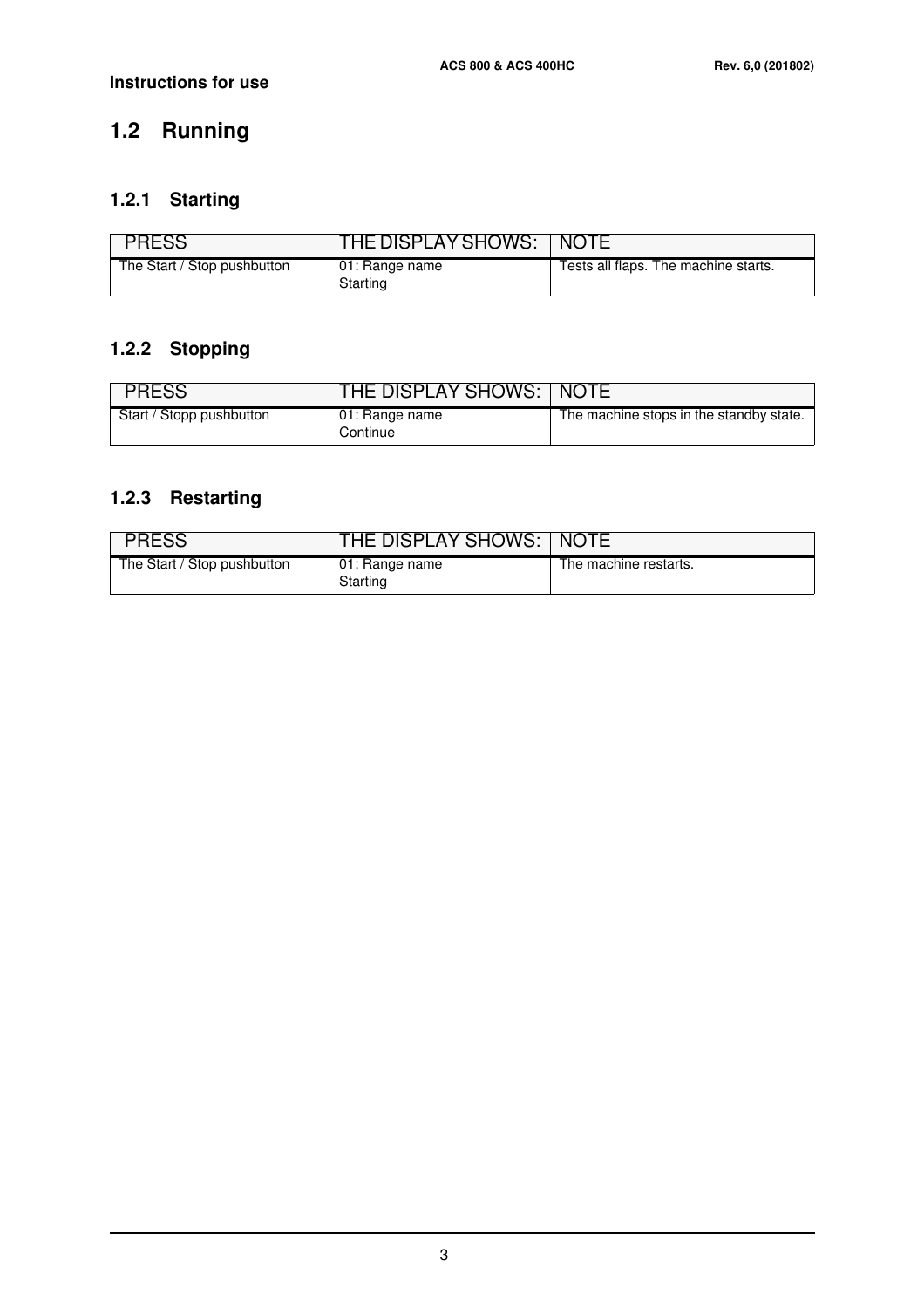#### <span id="page-7-0"></span>**1.2.4 Cutlery counter**

The machine counts the number of items of cutlery that it has sorted, and displays the results in the bottom right-hand corner of the display.



In order to check the number of sorted items of each type:

| <b>PRESS</b>                                                  | THE DISPLAY SHOWS:       |  |
|---------------------------------------------------------------|--------------------------|--|
| (When running:)                                               | 01: Range name           |  |
| The Menu button, to step through the menus.                   | (Total number*)          |  |
|                                                               | Teaspoons (number*)      |  |
|                                                               | Dessert spoons (number*) |  |
|                                                               | Forks (number*)          |  |
|                                                               | Knives (number*)         |  |
| (In the standby state:)                                       | 01: Range name           |  |
| The Menu button, to step through the menus.                   | Continue                 |  |
|                                                               | 01: Range name           |  |
|                                                               | Change program           |  |
|                                                               | 01: Range name           |  |
|                                                               | (Total number*)          |  |
|                                                               | Teaspoons (number*)      |  |
|                                                               | Dessert spoons (number*) |  |
|                                                               | Forks (number*)          |  |
|                                                               | Knives (number*)         |  |
|                                                               | 01: Range name           |  |
|                                                               | Continue                 |  |
| * Shows the total number of items or the number of each type. |                          |  |

#### <span id="page-7-1"></span>**1.2.5 Emergency stop**

| <b>PRESS</b>                         | THE DISPLAY SHOWS:         | <b>NOTE</b>                                                                                                                                                                                                                                           |
|--------------------------------------|----------------------------|-------------------------------------------------------------------------------------------------------------------------------------------------------------------------------------------------------------------------------------------------------|
|                                      | Fault<br>Emergency stop    | The machine has stopped.<br>Check why the emergency stop<br>pushbutton has been pressed,<br>and deal with the problem.<br>Reset the emergency stop push-<br>button by turning it clockwise un-<br>til it jumps out into its normal<br>position again. |
| The Start / Stop pushbutton<br>twice | 01: Range name<br>Continue | Reset the alarm                                                                                                                                                                                                                                       |
| The Start / Stop pushbutton          | 01: Range name<br>Starting | The machine restarts                                                                                                                                                                                                                                  |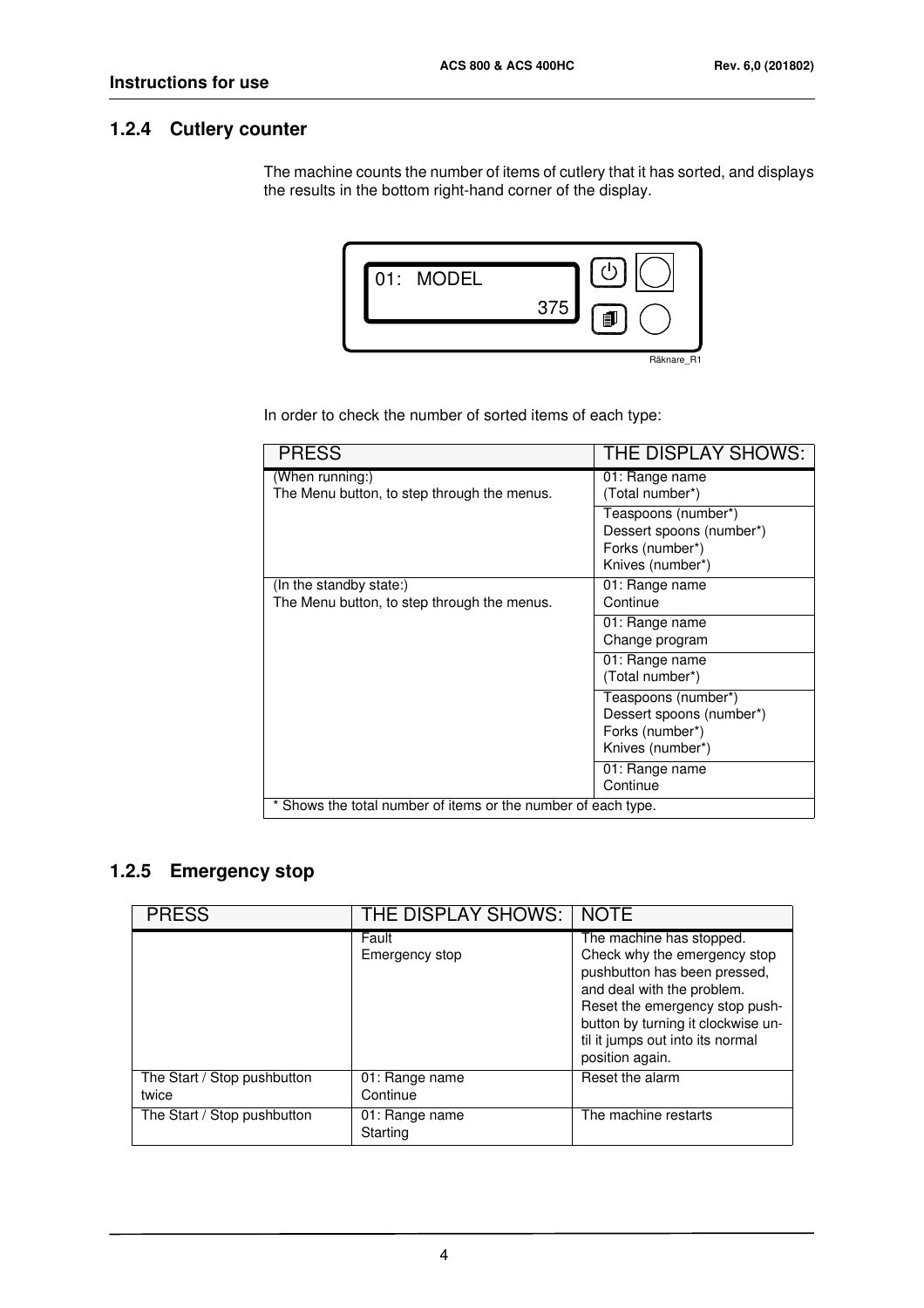#### <span id="page-8-0"></span>**1.2.6 Fault messages**

| THE DISPLAY SHOWS:                            | <b>FAULT</b>                                                                         | POSSIBLE CAUSE /                                                                                                                                          |
|-----------------------------------------------|--------------------------------------------------------------------------------------|-----------------------------------------------------------------------------------------------------------------------------------------------------------|
|                                               | <b>DESCRIPTION</b>                                                                   | <b>RESPONSE</b>                                                                                                                                           |
| Fault<br>Returns only                         | The machine has stopped.                                                             | Check that the cutlery boxes are in<br>position.<br>Check that the correct cutlery range<br>is being sorted.                                              |
| Fault<br>Returns only                         | Sorting in progress, some cutlery<br>items being returned.<br>Flashing yellow light. | Cutlery box not in position.                                                                                                                              |
| Fault<br>Motor, conveyor                      | The machine has stopped.<br>Conveyor jammed.                                         | Cutlery has wedged on conveyor.<br>Free the jam and restart the ma-<br>chine.                                                                             |
| Fault<br>No scanner light                     | The machine has stopped.                                                             | Dirt in the scanner. Clean it.<br>Restart the machine.                                                                                                    |
| Fault<br>Low speed, conveyor 6                | The machine has stopped.                                                             | Conveyor 6 / the sorting conveyor is<br>jammed. Deal with the cause of the<br>jam, and check that the conveyor<br>can run freely.<br>Restart the machine. |
| Fault<br>Flap fault                           | The machine has stopped /<br>will not start.                                         | Service technician required.                                                                                                                              |
| Fault<br>Power supply fault                   | The machine has stopped.                                                             | Service technician required.                                                                                                                              |
| Fault<br>Internal fault                       | The machine has stopped.                                                             | Service technician required.                                                                                                                              |
| Fault<br>High temperature, electrical cubicle | The machine has stopped.                                                             | Service technician required.                                                                                                                              |

### <span id="page-8-1"></span>**1.2.7 Full cutlery box (not 400HC)**

- The red indicating lamp by the box lights when the box is full. Boxes will always be filled with the number of items of cutlery that has been programmed.
- Changing the box automatically resets the counter.



Do not remove a box and then replace it without emptying it. If this is done, the counter would be reset and then filling it with a new load of the programmed number of items would overfill it.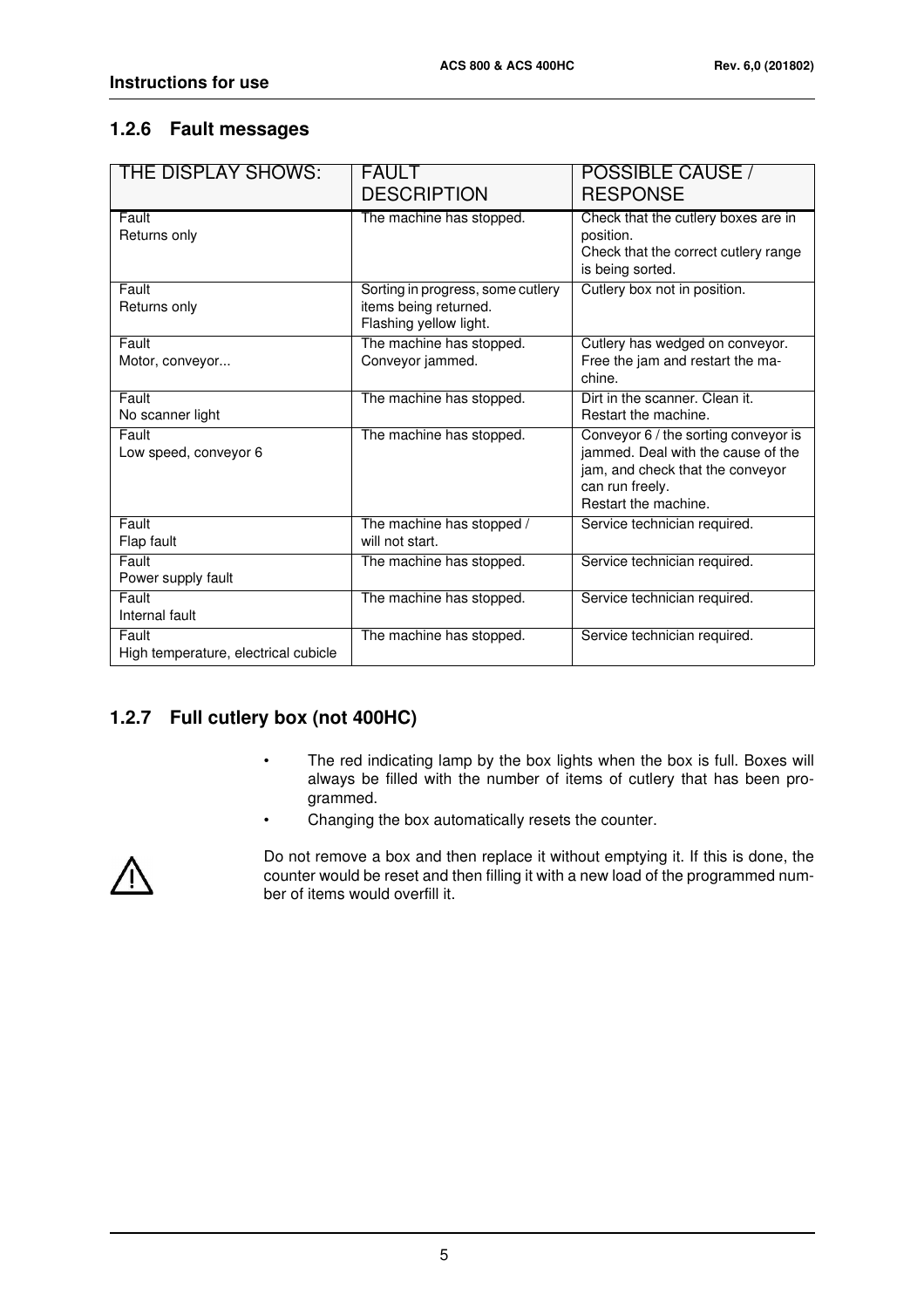#### <span id="page-9-0"></span>**1.2.8 Lamp signals**

The cutlery sorter is fitted with a signal beacon.

- Steady green light: The machine is running, sorting cutlery.
- Flashing yellow light: One or more cutlery boxes is / are full, and must be replaced by (an) empty box(es).
- Steady red light: Alarm. Check the message on the display panel, deal with the cause of the alarm and restart the machine.

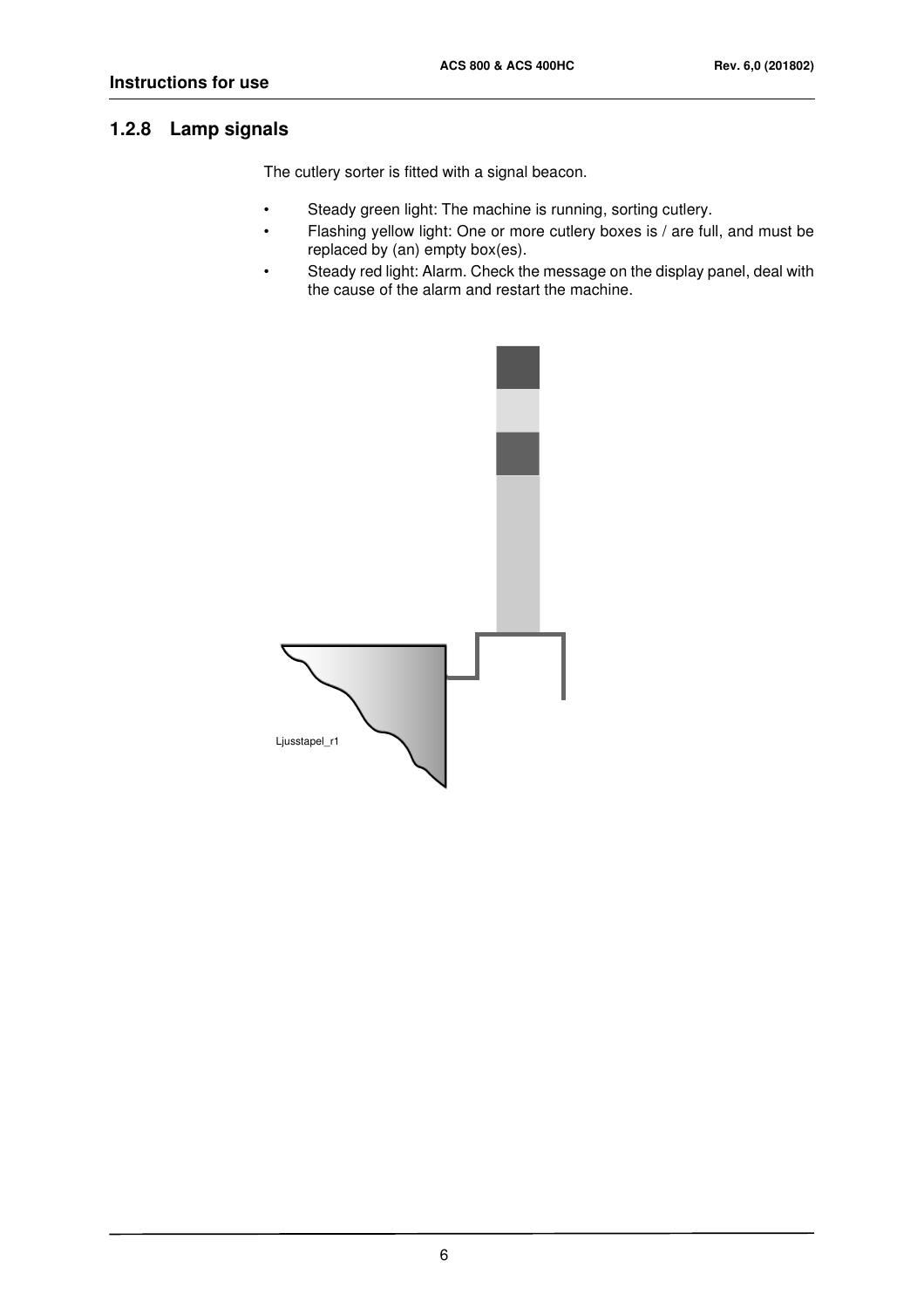#### <span id="page-10-0"></span>**1.2.9 Unsorted cutlery collection box**

A collection box for unsorted cutlery is fitted at the right-hand end of the machine, and collects cutlery that has been missed by the sorting flaps for some reason. Its contents should normally be emptied back onto the buffer conveyor once an hour.

 $\boxed{\mathbf{i}}$ 

When doing this, check the contents of the box and remove any non-cutlery items.



Uppsamlingslåda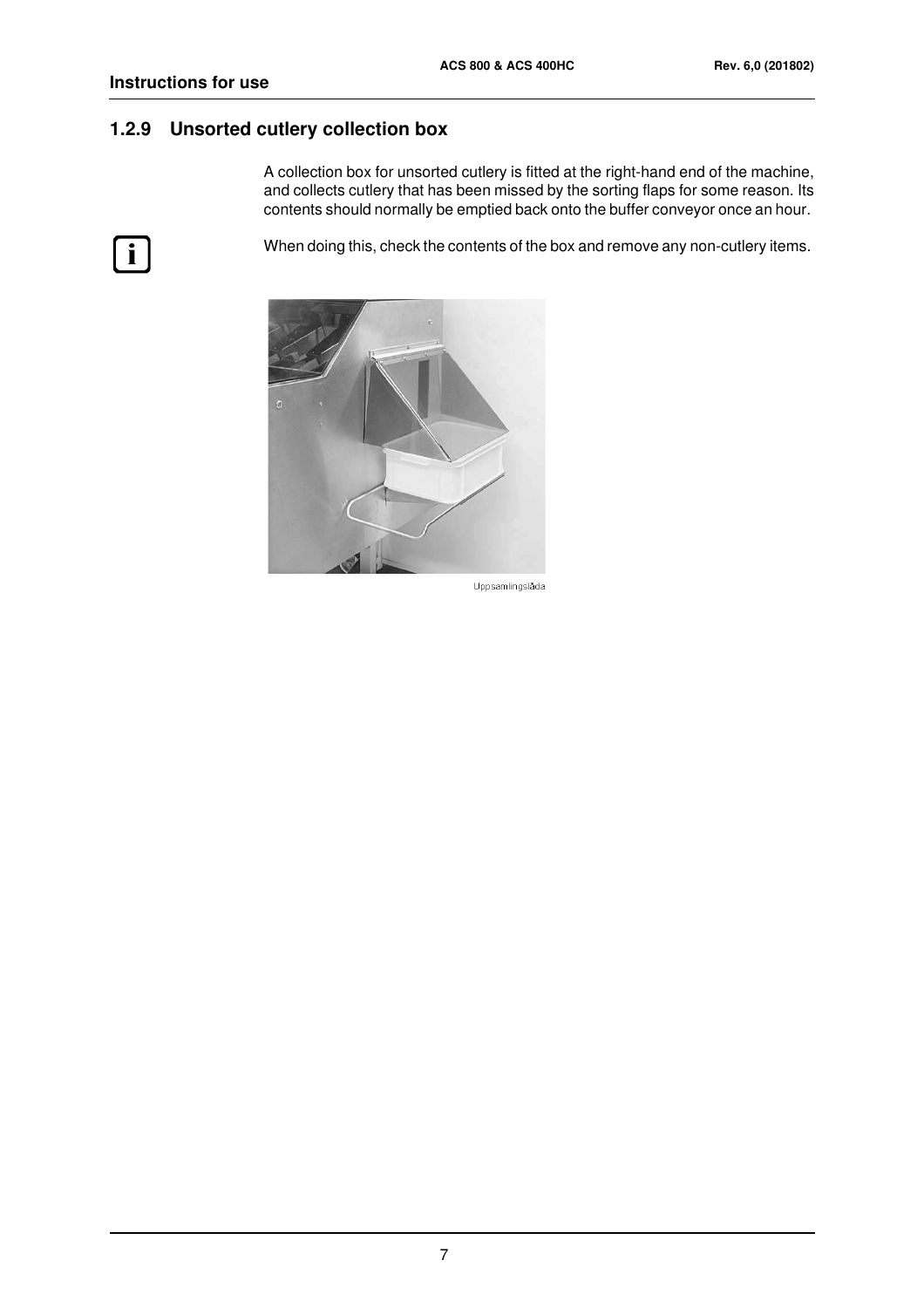### <span id="page-11-0"></span>**1.3 Maintenance**

The machine can best be cleaned and maintained by the personnel who normally operate it.

Take great care when cleaning the conveyor belts: loosely fitting clothes, ties etc. can be caught in the conveyors or brushes. Take care when cleaning the ends of the conveyors. If the cleaning cloth should be caught and pulled down by the belt, let go of it immediately and press the emergency stop button.



Never spray water onto the machine.

#### <span id="page-11-1"></span>**1.3.1 Daily cleaning**

#### **Every 4 hours:**



Clean the conveyor belts every 3-4 operating hours. Set the machine in the CLEANING mode, which means that the conveyors run at maximum speed, but that the brushes are stationary. Clean each belt by holding a cloth, dampened with ACS CLEANER, against it, until all the conveyors have been cleaned.



Rengöring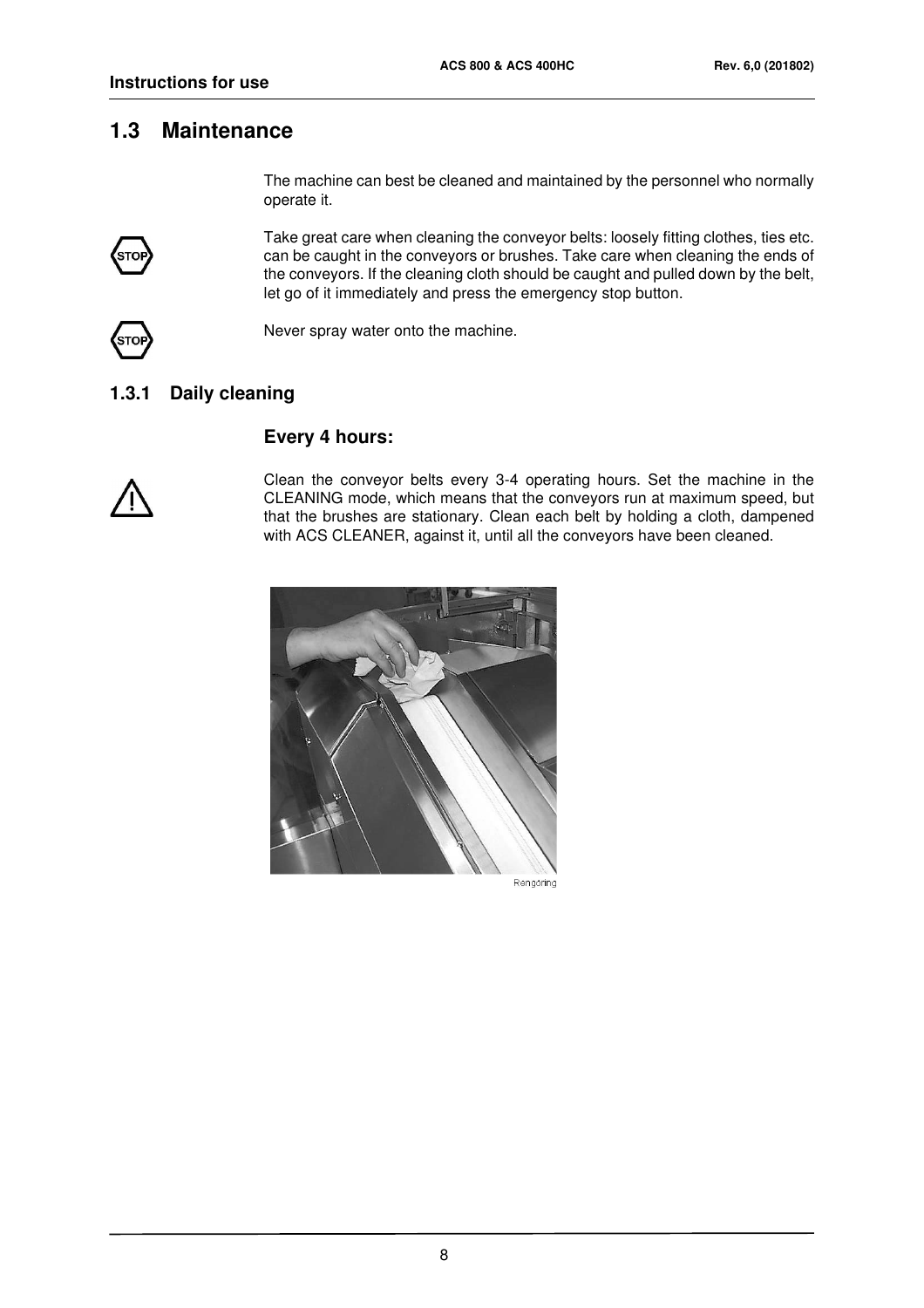#### **Each day:**

## **HACCP**

Clean the flaps and chute surfaces each day. Remember to wipe the flaps directing cutlery into the turning units, as well as the chutes down into the cutlery boxes. Use ACS CLEANER.

Check with a finger that the flaps can move easily. If not, send for a service technician.



Wipe the outside of the machine clean each day.

Inspect the conveyor belts for any signs of damage. If found, send for a service technician.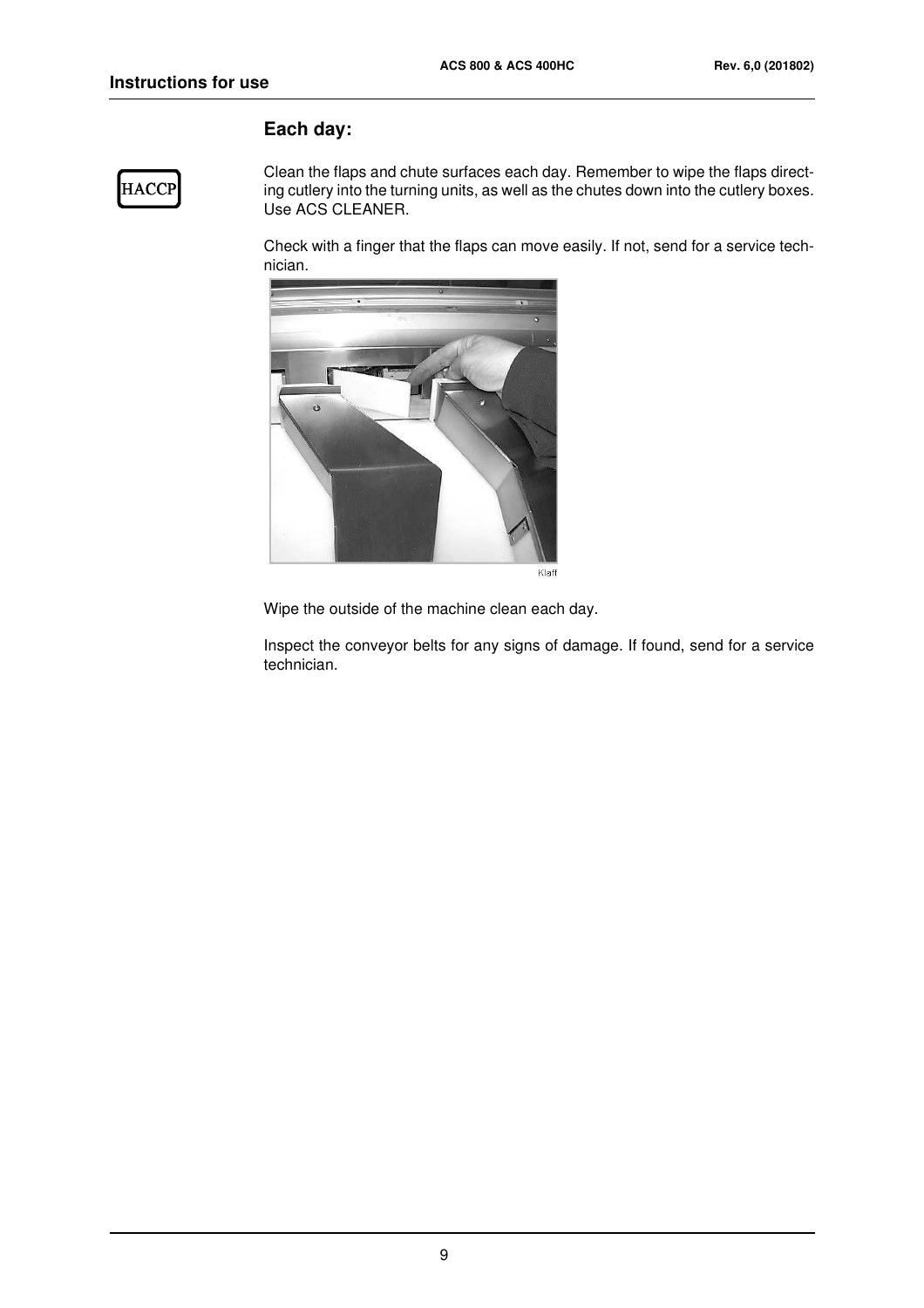#### <span id="page-13-0"></span>**1.3.2 Weekly cleaning**

**HACCP** 

The rotating brushes above conveyor belt 2 can easily be removed, as can the turning units (not 400HC). Clean these parts, together with the cutlery boxes and the unsorted cutlery collection box, at least once a week.

Clean the conveyor belts, side walls and plastic parts by hand.

Buffer belts are cleaned by hand weekly or when needed.

#### **Removal / replacement of brushes**

Brushes

- Lift the cover above the brushes.
- Remove the brushes by first pushing them in the direction of the arrow and then turning and lifting.
- Replace the brushes in the reverse direction. Turn them so that the drive pin engages with the groove.